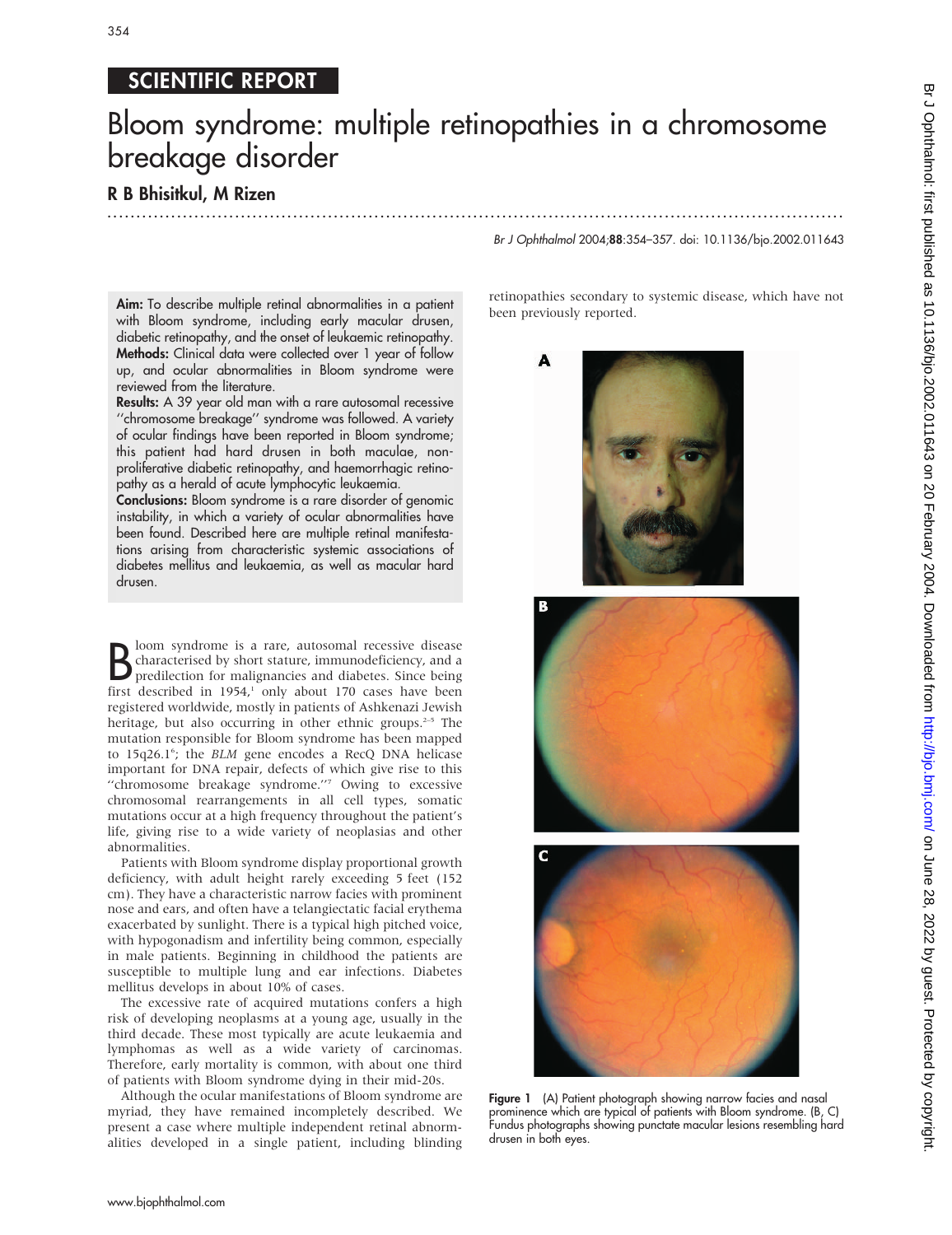

bj11643.f2

Figure 2 Right eye. (A) Colour photograph demonstrates nonproliferative diabetic retinopathy with retinal hard exudates and central macular thickening. (B) Fluorescein angiogram confirms leaking microaneurysms and clinically significant macular oedema with retinal cysts.

#### CASE HISTORY

A 39 year old man was referred with a 1 year history of gradually progressive blurred vision. He was of Ashkenazi Jewish heritage and had been diagnosed at 1 year of age with Bloom syndrome, confirmed by elevated sister chromatid exchange frequency on chromosomal analysis. He had been diagnosed 1 year earlier with non-insulin dependent diabetes mellitus which was noted to be poorly controlled. His past medical history was otherwise significant for hypercholesterolaemia, chronic rhinitis, and for excision of a squamous cell carcinoma from his right ear several years earlier. On physical examination, he was of short stature (4 feet, 8 inches, 142 cm) and displayed the narrow facies typical of Bloom syndrome (fig 1A). An erythematous facial rash in a malar pattern was present, which the patient reported as chronic. Best corrected visual acuity was 20/60 right eye and 20/25 left eye . Intraocular pressures were normal in both eyes and slit lamp examination revealed narrow angles in both anterior chambers, measured gonioscopically in both eyes as grade I to II in the Shaffer system. Dilated fundus examination revealed scattered punctate yellow lesions in both maculae that resembled hard drusen (fig 1B, C). Intraretinal haemorrhages and microaneurysms present in the posterior pole of both eyes indicated non-proliferative diabetic retinopathy, with retinal thickening and hard exudates in the right macula (fig 2A). Fluorescein angiography confirmed clinically significant macular oedema with a cystoid component right eye (fig 2B). Focal macular laser photocoagulation was performed right eye, but he was seen to have only partial





Figure 3 Fundus photographs display leukaemic retinopathy with nerve fibre layer haemorrhages as well as deep retinal and subretinal haemorrhages in both eyes (A, B).

resolution of the oedema with visual acuity of 20/80 right eye and 20/25 left eye at 5 months post-laser.

Six months after initial presentation the patient returned on an urgent basis with a 2 day history of subacute bilateral vision loss, associated with malaise, fever, and chills. He also noted a ''rash'' on his arms and legs over the past week.

On examination he had several focal skin lesions on the cheeks and nose (fig 1A) and purple maculopapular lesions distributed over his arms, legs, and abdomen. He had a fever at 38.4˚C, and was tachycardic. Visual acuity had declined to counting fingers right eye and 20/80 left eye. Dilated fundus examination now revealed dense intraretinal and even subretinal haemorrhages in the posterior pole of both eyes (fig 3), some of which were white centred haemorrhages.

He was admitted to the hospital and white blood cell count was found to be 29 600 with greater than 95% blasts and zero neutrophils. Acute lymphoblastic leukaemia was diagnosed by bone marrow biopsy. He underwent 3 weeks of induction chemotherapy with daunorubicin, vincristine, and prednisone and achieved remission, with resolution of his haemorrhagic retinopathy and visual improvement to 20/400 right eye and 20/40 left eye. However, 2 months after discharge he had disease recurrence necessitating re-induction chemotherapy followed by allogeneic stem cell transplantation. During this prolonged admission he died from complications of fungal pneumonia.

#### **DISCUSSION**

Bloom syndrome is an archetypal ''chromosome breakage syndrome.'' A recessively inherited mutation in the BLM gene leads to an inordinate frequency of chromosomal breaks and rearrangements, possibly via aberrant repair of breaks in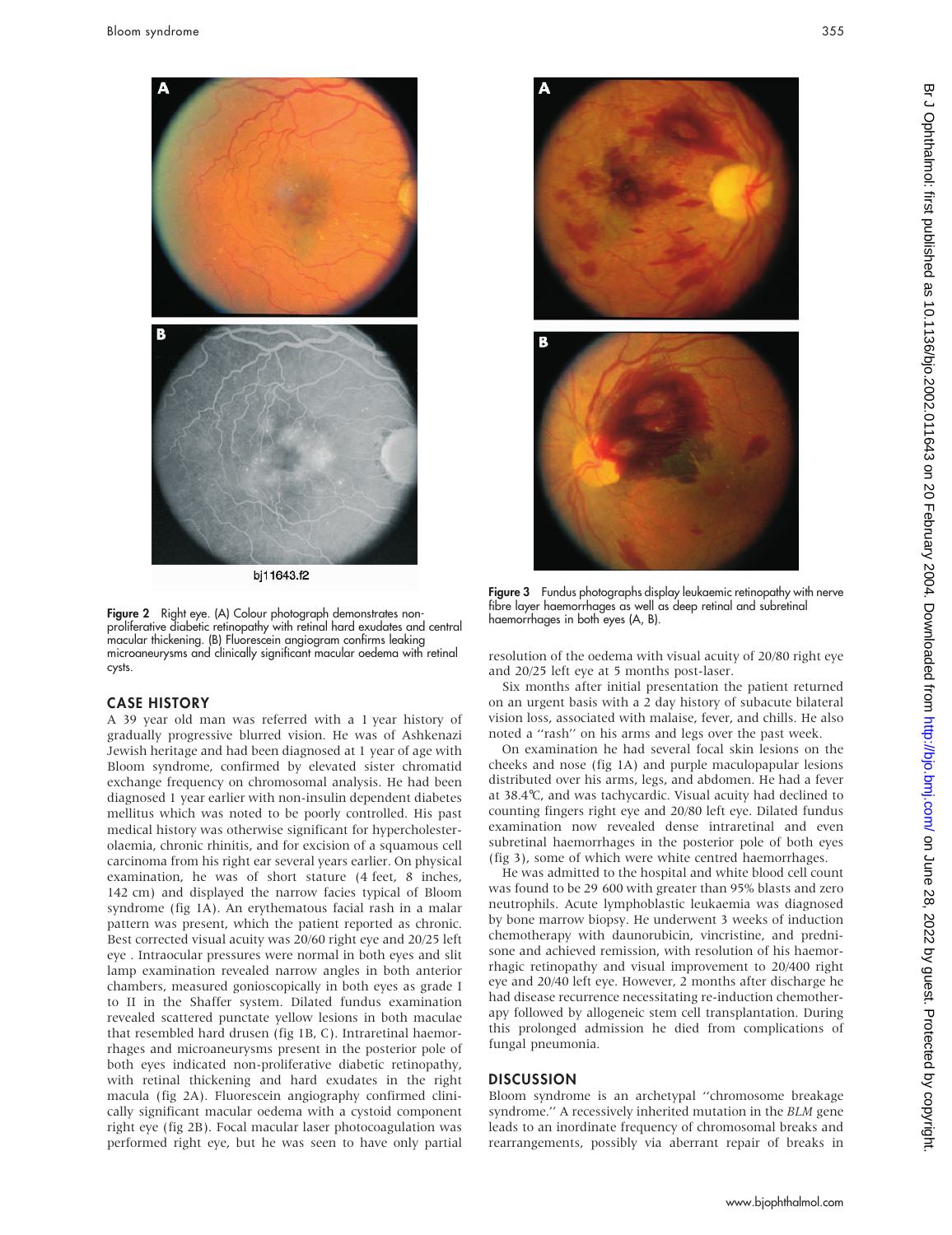| Location         | Finding                                | Reference   |
|------------------|----------------------------------------|-------------|
| Eyelid           | Café au lait lesion                    | 14          |
|                  | Sun sensitive telangiectatic erythema  | 14          |
|                  | Madarosis                              | 14          |
| Conjunctiva      | Bulbar conjunctival telangiectasia     | 15, 16      |
|                  | Conjunctivitis                         | 18          |
| Anterior chamber | Narrow angles                          | this report |
| <b>Iris</b>      | Sectoral iris pigment alteration       | 14          |
| Retina           | Drusen                                 | 11          |
|                  | Unilateral retinoblastoma              | 17          |
|                  | Non-proliferative diabetic retinopathy | this report |
|                  | Leukaemic retinopathy                  | this report |
| Optic nerve      | Bilateral optic nerve hypoplasia       | 15          |

double stranded DNA.7–10 The BLM mutation in turn gives rise throughout life to a high number of acquired somatic mutations. Genomic instability can affect virtually all genetic loci, cell types, and tissues in an individual with Bloom syndrome, so it is not surprising that manifold ocular abnormalities have been observed. As described here, a single patient in a short span of time displayed multiple independent retinal pathologies. In addition to early onset retinal drusen, which may be considered characteristic for the syndrome, he developed two different complications secondary to systemic diseases: diabetic retinopathy and leukaemic retinopathy.

Perhaps the most common ocular finding in Bloom syndrome is the presence of retinal drusen at an early age (fig 1); noted in this patient at age 39, drusen may be present even in childhood. In this and in other reported cases the drusen are hard, small, and non-confluent. Landau and colleagues<sup>11</sup> first described bilateral drusen in three children and termed them ''colloid body-like spots.'' They equated these childhood drusen with those more commonly seen as a "senile phenomenon," and indeed there is a clinical resemblance to age related macular degeneration. Of note, no form of exudative macular degeneration has been reported in these patients.

Non-proliferative diabetic retinopathy in this patient had typical features (fig 2), with severe macular oedema recalcitrant to standard laser therapy. Diabetes is a classic feature of Bloom syndrome, usually occurring in its noninsulin dependent form. It is therefore surprising that diabetic retinopathy has not, to our knowledge, previously been described in Bloom syndrome. This absence may result from patient age and diabetes duration being curtailed by early mortality in patients with Bloom syndrome. The patient reported here had reached 40 years of age, one of the longest surviving patients with Bloom syndrome; perhaps his later age and duration of diabetes allowed for retinal expression of his diabetes.

Acute leukaemias are the most frequent malignancies arising in patients with Bloom syndrome, but again leukaemic retinopathy has not to our knowledge been reported previously. In this case, rapid visual loss and haemorrhagic retinopathy were the presenting signs for the diagnosis of acute leukaemia. The retinal findings were those of typical leukaemic retinopathy<sup>12–13</sup> with bilateral haemorrhages in the superficial and deep retina throughout the posterior pole, some white centred haemorrhages, and also subretinal haemorrhage at the central macula in one eye (fig 3). Partial reversal of the retinopathy was seen following chemotherapy and remission of his leukaemia.

A wide variety of other ocular abnormalities have been found in Bloom syndrome (see table 1). A sunlight induced telangiectatic facial rash resembling that of lupus erythematosis is one of the diagnostic features of the disease; telangiectatic lesions can involve the lower eyelids $14$  and have even been reported on the conjunctiva.<sup>15 16</sup> In the patient described here, the anterior chamber angles were seen to be narrow bilaterally; he had no evidence of narrow angle glaucoma, and glaucoma has not been reported as a feature of Bloom syndrome.

Abnormalities of the posterior segment have been described sparsely in Bloom syndrome. Although a wide array of systemic diseases and malignancies appear in Bloom syndrome, retinal pathologies secondary to disorders such as diabetes, leukaemia, lymphoma, or tumour metastases have not been reported. Retinoblastoma has been reported in a child<sup>17</sup>; an infant with bilateral optic nerve hypoplasia has also been reported.15

In conclusion, the collected observations in Bloom syndrome indicate that a wide variety of ocular abnormalities can arise as a consequence of excessive somatic mutations. While reports of retinal abnormalities have been scant in this disorder, the ophthalmological spectrum of Bloom syndrome can be expanded from the multiple, independent findings in this patient.

#### Authors' affiliations .....................

R B Bhisitkul, M Rizen, Department of Ophthalmology, Beckman Vision Center, University of California San Francisco Medical School, San Francisco, CA, USA

Supported by That Man May See Foundation.

The authors have no proprietary or commercial interests related to the manuscript.

Correspondence to: Robert B Bhisitkul, MD, PhD, Department of Ophthalmology, University of California San Francisco, 10 Kirkham Street, K301, San Francisco, CA 94143, USA; bhisit@itsa.ucsf.edu

Accepted for publication 19 April 2003

#### **REFERENCES**

- 1 Bloom D. Congenital telangiectatic erythema resembling lupus erythematosis in dwarfs. Am J Dis Child 1954;88:754–8.
- 2 German J. Bloom's syndrome: the first 100 cancers. Cancer Gen Cytogen 1997;93:100–6.
- 3 Li L, Eng C, Desnick RJ, et al. Carrier frequency of the Bloom syndrome blm<sup>Ash</sup> mutation in the Ashkenazi Jewish population. Molec Genet Metab 1998;64:286–90.
- 4 Roa BB, Savino CV, Richards CS. Ashkenazi Jewish population frequency of the Bloom syndrome gene 2281 delta 6ins7 mutation. Genet Testing 1999;3:219–21.
- 5 Peleg L, Pesso R, Goldman B, et al. Bloom syndrome and Fanconi's anemia: rate and ethnic origin of mutation carriers in Israel. Isr Med Assoc 2002;4:95–7.
- 6 German J, Roe AM, Leppert M, et al. Bloom syndrome: an analysis of consanguinous families assigns the locus mutated to chromosome band 15q26.1. Proc Nat Acad Sci 1994;91:6669–73.
- 7 Ellis NA, Groden J, Ye TZ, et al. The Bloom syndrome gene product is homologous to RecQ helicases. Cell 1995;83:655-66.